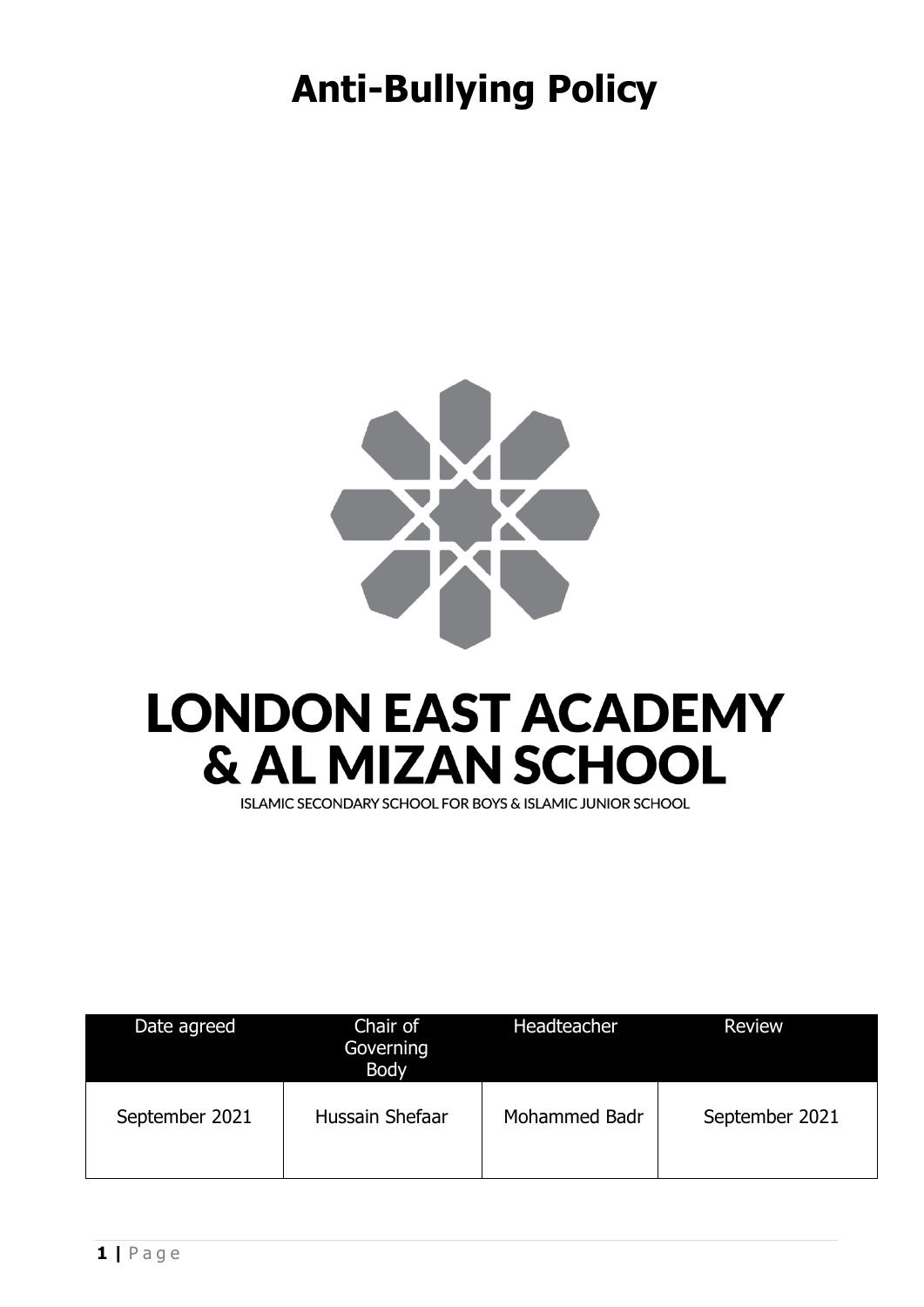# **Anti-Bullying Policy**

# **Statement of intent**

We are committed to providing a caring, friendly and safe environment for all of our pupils so they can learn in a relaxed and secure atmosphere. Bullying of any kind is unacceptable at our schools. If bullying does occur, all pupils should be able to tell and know that incidents will be dealt with promptly and effectively.

We would expect pupils/ students to act safely and feel safe in school, including that they understand the issues relating to bullying and that they feel confident to seek support from school should they feel unsafe. We would also want parents to feel confident that their children are safe and cared for in schools and incidents when they do arise are dealt with promptly and well.

The schools are aware of their legal obligations and role within the local community supporting parents and working with other agencies outside the school where appropriate.

#### **Roles and responsibilities**

The headteacher has overall responsibility for the policy and its implementation and liaising with the Governing Body, parents, carers, and outside agencies. The headteacher is also responsible for:

- Monitoring and assessing the policy's effectiveness in practice
- Ensuring evaluation takes place and that this informs policy review
- Managing bullying incidents by appropriate investigations
- Managing the reporting and recording of bullying incidents
- Assessing and co-ordinating training and support for staff and parents/carers where appropriate
- Co-ordinating strategies for preventing bullying behaviour

The nominated governor with the responsibility for Anti- Bullying is the governor for 'safeguarding is the chair of governors'.

#### **What is bullying?**

Bullying is the use of aggression with the intention of hurting another person. Bullying results in pain and distress to the victim.

Bullying can be:

- Emotional being unfriendly, excluding, tormenting (e.g. hiding books, threatening gestures)
- Physical pushing, kicking, hitting, punching or any use of violence
- Racist racial taunts, graffiti, gestures
- Sexual unwanted physical contact or sexually abusive comments
- Verbal name-calling, sarcasm, spreading rumours, teasing
- Cyber all areas of internet -such as emails and misuse of social media (whtsapp; Facebook; twitter etc.); mobile threats by text messaging & calls; misuse of associated technology , i.e. camera &video facilities or mobile phones

Bullying differs from teasing/falling-out between friends or other types of aggressive behaviour in that:

• there is a deliberate intention to hurt or humiliate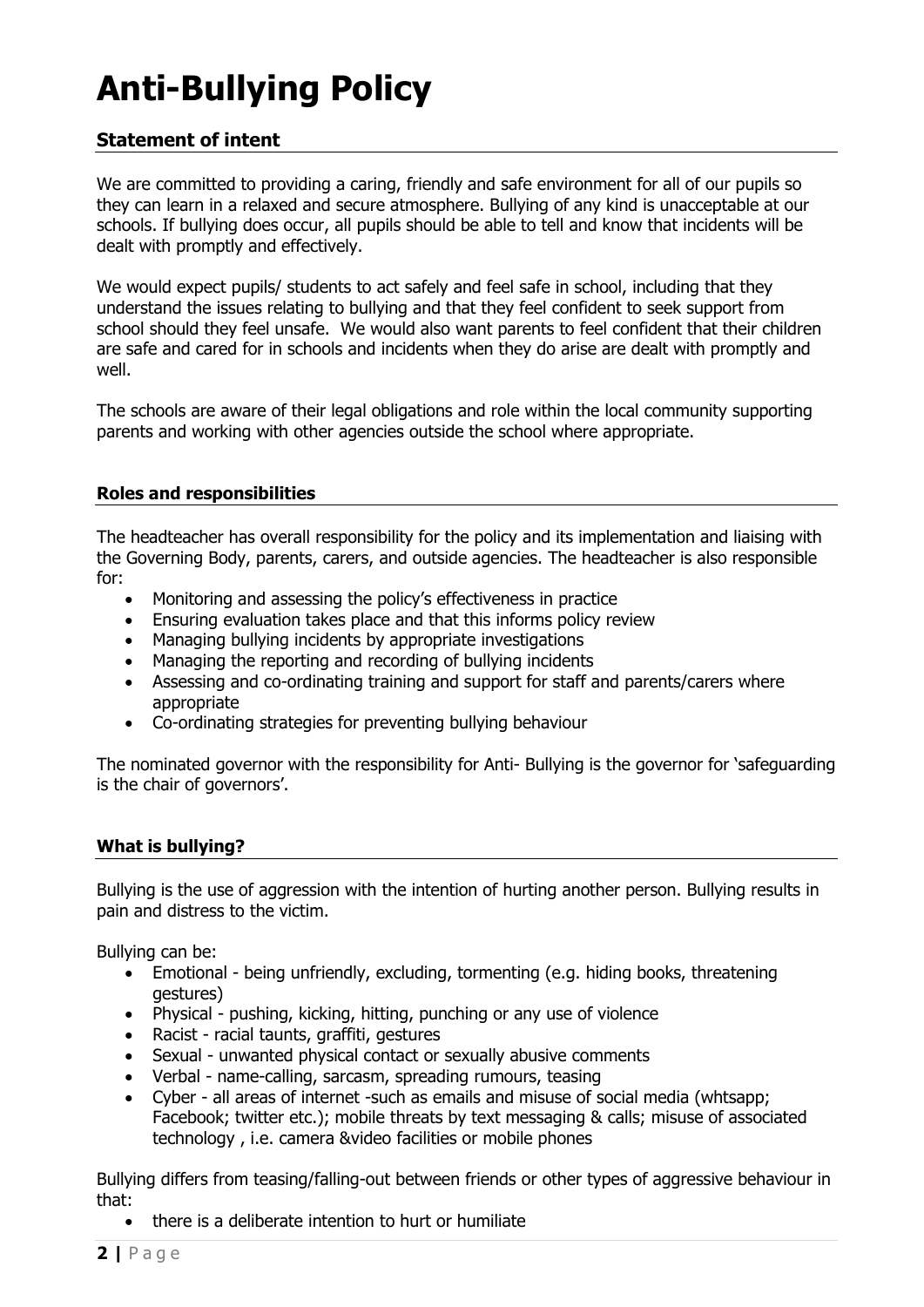- there is a power imbalance that makes it hard for the victim to defend themselves
- it is usually persistent

# **Why is it important to respond to bullying?**

Bullying hurts. No one deserves to be a victim of bullying. Everybody has the right to be treated with respect. Pupils who are bullying need to learn different ways of behaving. Schools have a responsibility to respond promptly and effectively to issues of bullying. Al Mizan School and London East Academy take this responsibility seriously as one of their core functions.

#### **Objectives of this policy**

- All governors, teaching and non-teaching staff, pupils and parents should have an understanding of what bullying is.
- All governors and teaching and non-teaching staff should know what the school policy is on bullying, and follow it when bullying is reported.
- All pupils and parents should know what the school policy is on bullying, and what they should do if bullying arises.
- As a school we take bullying seriously. Pupils and parents should be assured that they will be supported when bullying is reported.
- Bullying will not be tolerated in our schools.

#### **Signs and symptoms**

A child may indicate by signs or behaviour that they are being bullied. Adults should be aware of these possible signs and that they should investigate if a child:

- is frightened of walking to or from school
- does not want to go on the school or use the public transport
- begs to be driven to school
- changes their usual routine
- is unwilling to go to school (school phobic)
- begins to truant
- becomes withdrawn anxious, or lacking in confidence
- starts stammering
- attempts or threatens suicide or runs away
- cries themselves to sleep at night or has nightmares
- feels ill in the morning
- begins to do poorly in school work
- comes home with clothes torn or books damaged
- has possessions which are damaged or 'go missing'
- asks for money or starts stealing money (to pay bully)
- has dinner or other monies continually 'lost'
- has unexplained cuts or bruises
- comes home starving (money / lunch has been stolen)
- becomes aggressive, disruptive or unreasonable
- is bullying other children or siblings
- stops eating
- is frightened to say what is wrong
- gives improbable excuses for any of the above
- is afraid to use the internet or mobile phone
- is nervous and jumpy when a cyber message is received (e.g. sound of text messages)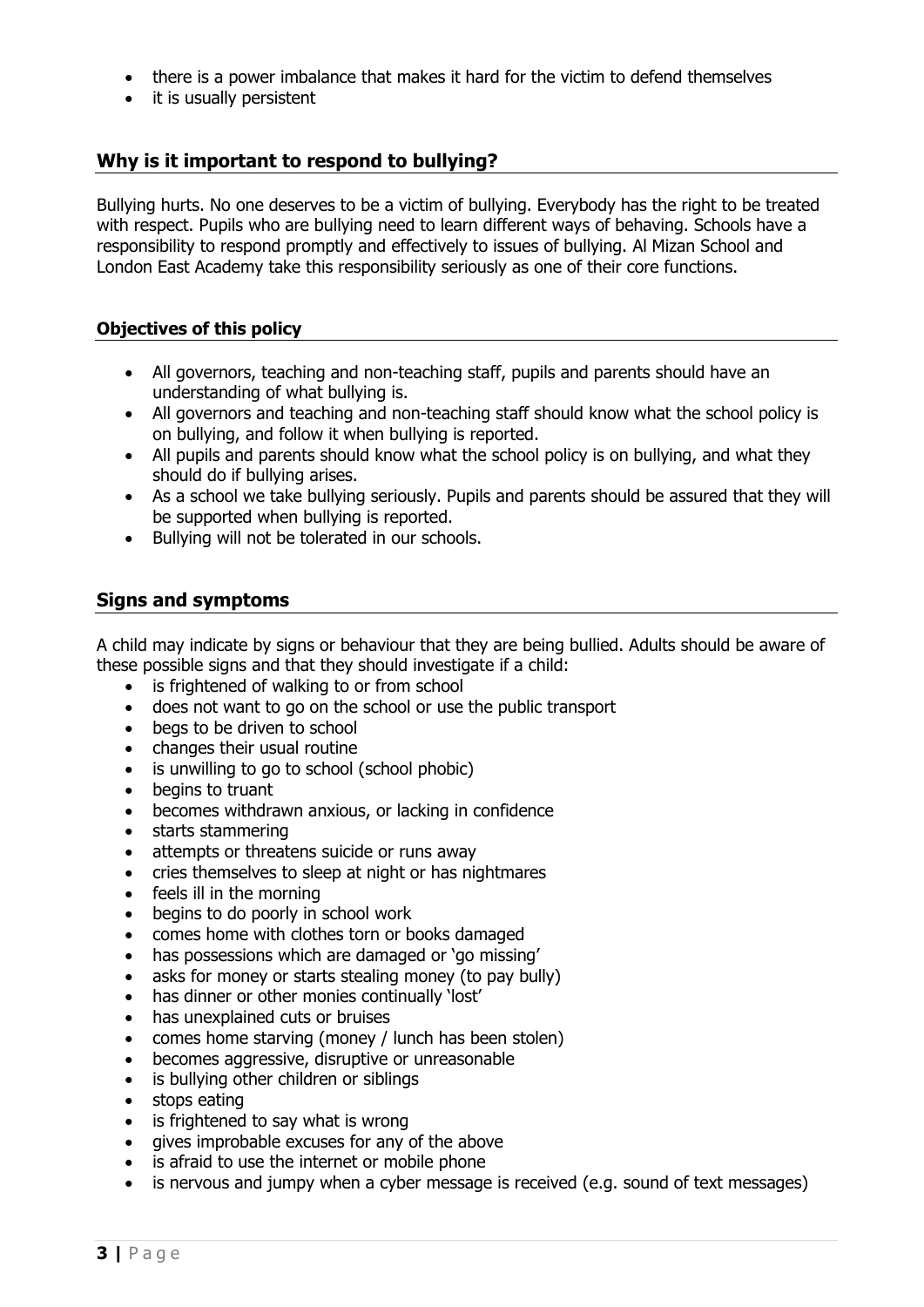These signs and behaviours could indicate other problems, but bullying should be considered a possibility and should be investigated.

# **Procedures**

Our school has clear and well-publicised systems to report bullying for the whole school community (including staff, parents/carers, pupils/students). This includes those who are the victims of bullying or have witnessed bullying behaviour (bystanders).

- 1. Report bullying incidents to staff
- 2. In cases of serious bullying, the incidents will be recorded by staff
- 3. In serious cases parents will be informed and will be asked to come in to a meeting to discuss the problem
- 4. If necessary and appropriate, outside agencies including the police will be consulted
- 5. The bullying behaviour or threats of bullying will be investigated and the bullying stopped quickly
- 6. An attempt will be made to help the bully (bullies) change their behaviour
- 7. Support will be provided to the victim
- 8. The bullying incidents will be monitored

# **Recording bullying and evaluating the policy**

All reported bullying incidents will be reported to the Pastoral Lead Officer who will keep a log and a record. The recorded incident will be reported to the governors on a termly basis. The policy will be reviewed and updated on a three year cycle.

# **Outcomes**

- 1) The bully (bullies) may be asked to genuinely apologise. Other consequences may take place in accordance with the schools' behaviour policy
- 2) If possible, the pupils will be reconciled
- 3) In serious cases, suspension or even exclusion will be considered
- 4) After the incident / incidents have been investigated and dealt with, each case will be monitored to ensure repeated bullying does not take place

# **Prevention**

As part of our on-going commitment to the safety and welfare of our pupils we have developed the following strategies to promote positive behaviour and discourage bullying behaviour:

- Clear rules on acceptable and unacceptable behaviour
- PSHCE lessons
- Specific curriculum input on areas of concern including cyber-bullying and internet safety
- Student voice through School Council
- Restorative Justice
- Support for all school staff and staff training